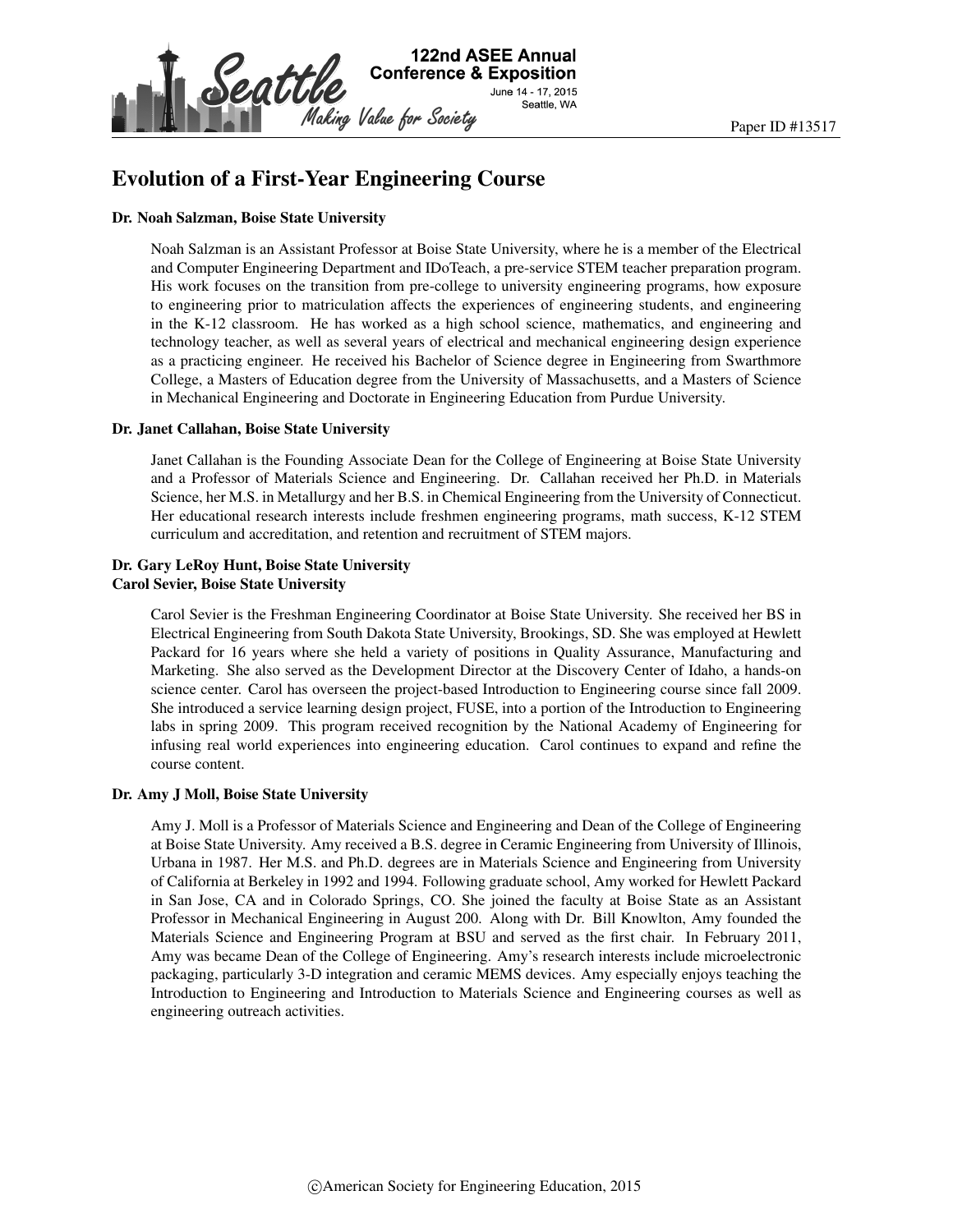# **Evolution of a First-Year Engineering Course**

#### **Background**

The first-year engineering course at Boise State University has evolved significantly over the past decade as a result of continuous improvement with a particular focus on student retention. The course was originally created in 1999-2001 as an "Introduction to Engineering" course in order to recruit students to one of the fields of engineering, by introducing those fields of engineering as topics across the semester. Over the first ten years, the course continued that introductory-to-field focus while also introducing a significant design element solving openended engineering problems. As a result of a five-year grant aimed toward improving first-year retention, the first-year course was substantially revised in 2013 to focus on developing mathematics skills, based on the work of Klingbeil and colleagues<sup> $1-3$ </sup>. This paper describes these most recent modifications to the course and presents results from students who took the modified course as they moved forward in their academic careers and took second year mathematics and science courses. We collected data both in the form of grades and measurements of students' self-efficacy to explore how increasing mathematical content in the first-year engineering class can improve students' performance in both co-enrolled and subsequently enrolled mathematics and science courses.

The work described in this paper was funded via the Idaho STEM Talent Expansion Program (STEP) grant, awarded in 2010. At the start of the grant, an external advisory board was created, led by the Provost and including the Deans of Engineering and Arts & Sciences, and several community members interested in increasing the science, technology, engineering and mathematics (STEM) workforce in this state. The advisory board met twice annually, and reviewed the targets of the grant each time they met. The grant's objective was explicitly focused on first-year success:

"*The Idaho STEP Program represents an institutional plan and commitment to first year success for incoming STEM majors at Boise State University. It is designed for student success by (1) integrating new student orientation with math assessment and learning, (2) linking STEM faculty educational training with STEM freshman learning communities and with orientation, and (3) integrating and expanding, based on research best practices, existing programs such as learning communities, undergraduate research, and faculty development. The program targets all first year students for success and is expected to have a significant impact on at-risk students. Students at-risk for not earning or completing a STEM degree include those who are underprepared in math, those with financial need, Hispanic students, women, and students with low self-efficacy*."

The grant was motivated by significant issues present at that time concerning STEM student retention, caused in part by rapid STEM enrollment growth. STEM enrollment went from 1,983 enrolled students in fall, 2005, comprising 10.7% of the university's enrollment to a level of 3,778 in fall, 2014, comprising 19.5% of the university's enrollment. This rapid growth caused the offerings in numerous STEM courses, to be expanded. This particularly affected the department of mathematics, causing many additional sections of Pre-Calculus, Calculus I and II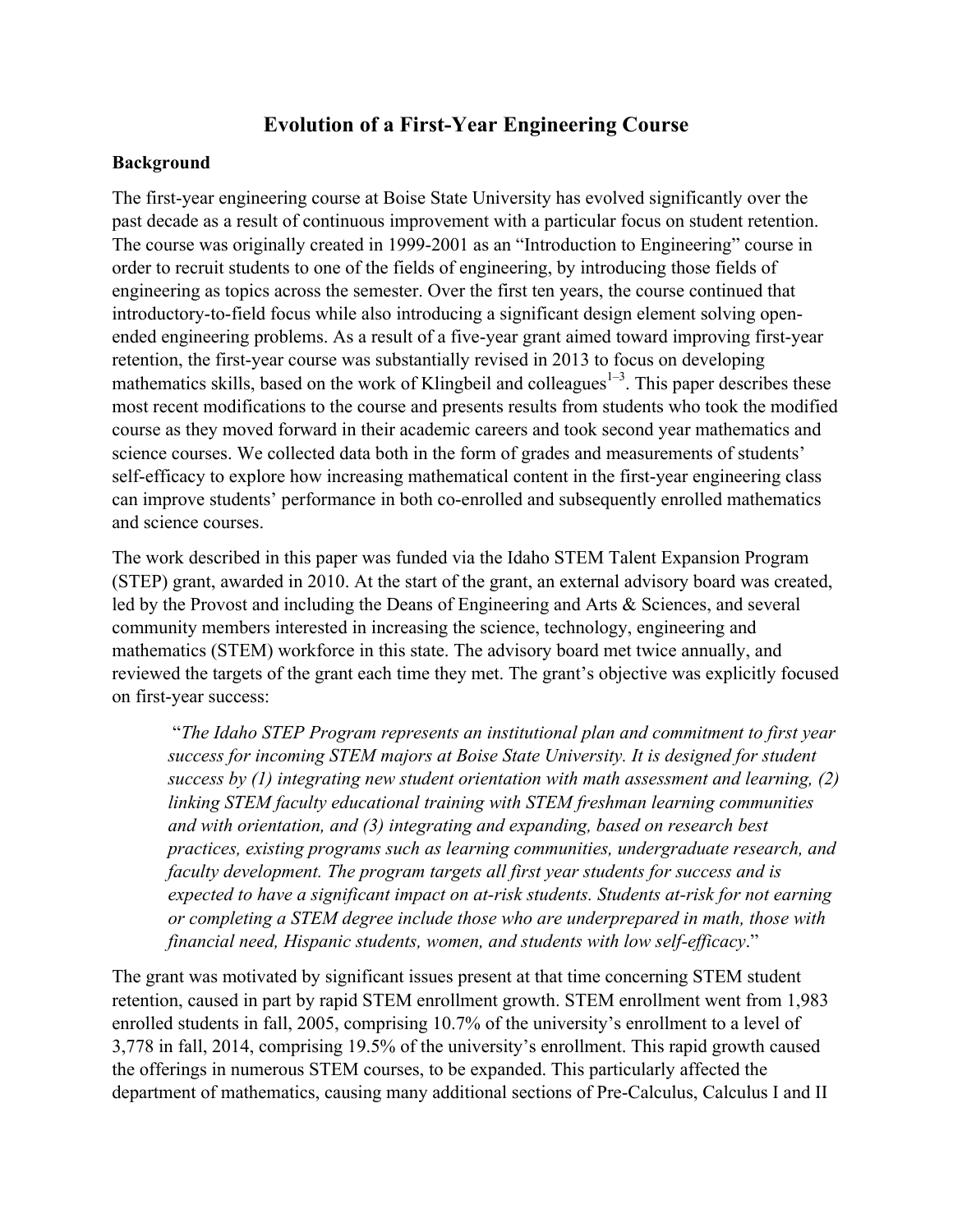and beyond being added on an as-needed basis. This resulted in a situation where the instructor and department focus was more on surviving growth instead of optimizing the learning environment. Pass rates varied widely from instructor to instructor, creating a strong sense in the minds of students and faculty in other departments that success in calculus was dependent on luck: "Who you took" mattered more than "What you learned." The average pass rate across the 2005-2006 academic year for Calculus I was approximately  $51\%$ <sup>4</sup>, and the STEM first-time, fulltime retention in 2007-8 was  $57\%$ <sup>5</sup>

As a result of the need, the grant team, which included the Chair of Mathematics, focused strongly on the situation in mathematics. The grant team developed a two-pronged approach focusing first, on faculty development and course coordination; this is described elsewhere $6,7$ , and second, on modifying the Introduction to Engineering curriculum so as to add to the toolkits of engineering students and thereby help them "survive" mathematics. We conducted a literature search, looking for programs with data showing positive results. At the 2011 ASEE conference in Vancouver BC we noted the success of the Wright State Math Model $^8$ , and began considering using this model for our Introduction to Engineering class. The Wright state model was differentiated from other introduction to engineering courses in that they had data suggesting that their students who had taken this course, EGR 101, performed better in Calculus I and exhibited higher graduation rates in both the College of Engineering and Computer Science (CECS) and Wright State University as a whole.<sup>9</sup>

These data were presented to the STEM grant's advisory board in January, 2013 and the decision was made to move forward with a pilot implementation of the Wright State Model in fall, 2013 as an additional alternative for the project based Intro to engineering class.

There were substantial differences in the course goals between the project based class and the Wright State model. The project-based class had the following curricular goals:

Critical thinking design-oriented engineering experiences that introduce the professions of civil, electrical/computer, mechanical and materials science and engineering.

Professional skill development including teamwork, computer based tools, oral and written communication, advisement.

The Wright State Model had the following stated goals<sup>10</sup>:

- Solve problems involving applications of algebra and trigonometry in engineering.
- Solve problems involving applications of vectors and complex numbers in engineering.
- Solve problems involving applications of systems of equations and matrices in engineering.
- Solve problems involving applications of derivatives in engineering.
- Solve problems involving applications of integrals in engineering.
- Solve problems involving applications of differential equations in engineering.
- Use MATLAB to solve a variety of introductory engineering mathematics problems.
- Conduct a variety of physical experiments using engineering laboratory equipment.
- Write proper technical abstracts for engineering laboratory assignments.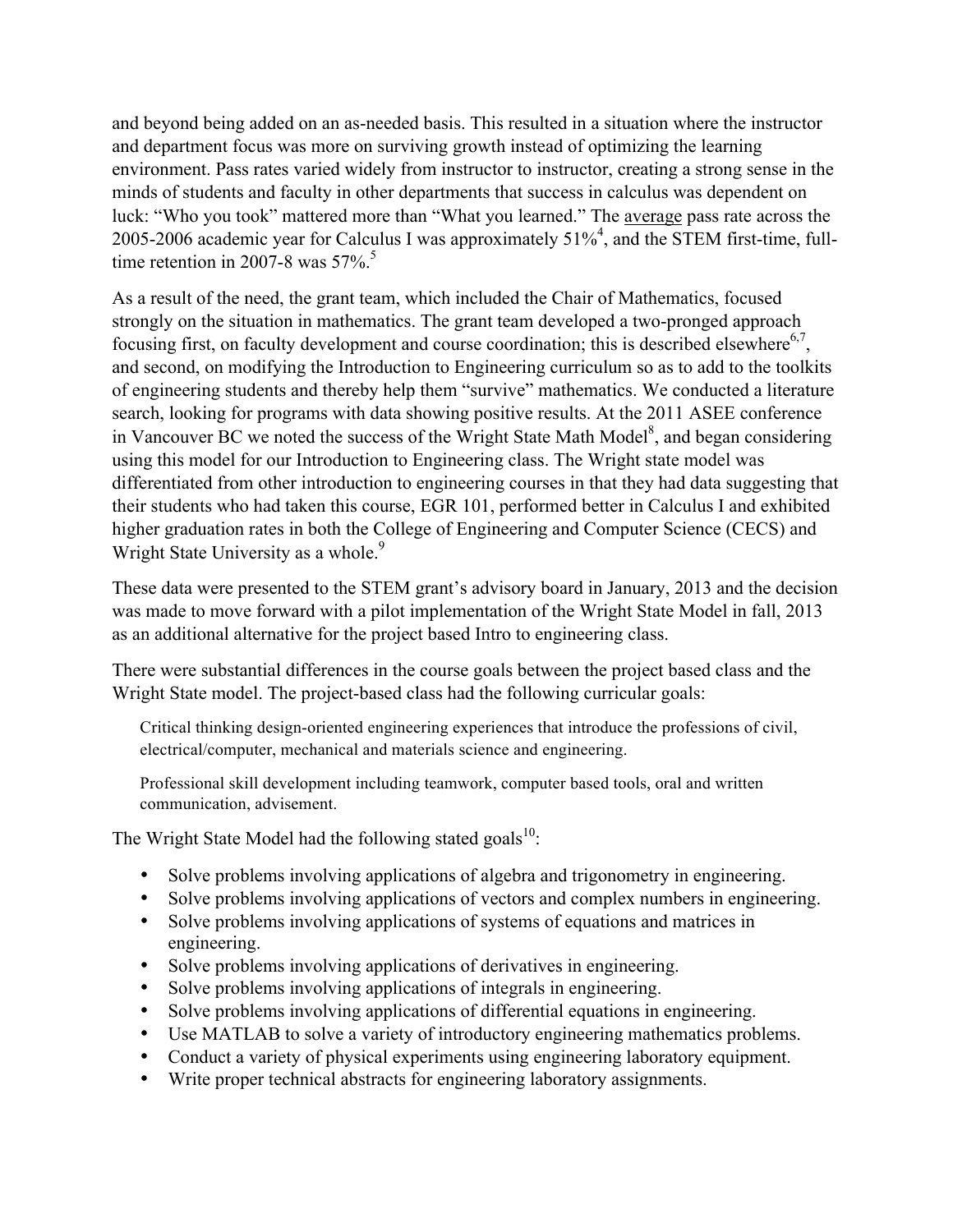While the project-oriented class aims to give the student an open-ended design experience, the Wright State class aims to bolster students' math skills, specifically within the context of engineering problems.

The project-oriented class contained four modules, three of them lasting about two weeks each with the fourth being considerably longer: (1) consumer product testing / design of experiments, (2) a manufacturing module, (3) a module on circuits and finally (4) a 7-week long renewable energy module. In the last module, after exploring energy and renewable energy, students designed and built a small-scale generator; magnets, magnet wire and a drive shaft were the only materials provided to them. They also designed, fabricated and tested wind turbine blades using a standard pre-fabricated generator for testing. Once each sub-assembly was complete, they integrated the turbine blades with the generator to produce a small-scale wind turbine. Final testing was conducted in the wind tunnel. Students were required to analyze their design decisions and report results several times throughout the project. This module was new to the 2013-2014 project oriented class, and was received with much enthusiasm; several students built their own generator at home.

The Wright State offering was a clone of the course offered at Wright State University, including textbook $^{11}$ , homework, lecture schedule and lab/recitation activities. The lectures consisted of working math examples and having the students work team solutions to problems. There were two 75 minute lectures per week. The laboratories were led by upper division TAs, and were scheduled for two 75 minute meetings per week. The first meeting was used to have the students execute an experiment and collect data. The experiments were designed to motivate the students to use the math techniques from the lecture to analyze the data. The second meeting was a recitation where the students worked through math and MATLAB homework in small groups.

# **Procedures**

In summer of 2013, the Wright State class was prepared. During an intensive four-week period, the course instructor worked with a team of six teaching assistants to purchase the materials needed for the in-class experiments, and conduct dry-runs of each experiment. In addition, the course instructor and TAs developed a deeper understanding of MATLAB which is an essential component of the Wright State course.

During spring and summer of 2013, students were randomly enrolled in either of the two threecredit Introduction to Engineering classes, which were differentiated only by section number. Students did not know in advance that there were any differences between sections. A total of 182 students enrolled in the project-oriented class, while 95 enrolled in the Wright State class. However, during the semester, students became aware of the differences, wondering "Why do we have to do math?" and, "Why can't I be in the fun section?" The two-mode model continued in spring, 2014, with 105 students enrolled in the project oriented class and 35 enrolled in the Wright State class. A decision was made to consolidate the courses into one hybrid model that took effect in fall of 2014; it is briefly described in the section below. This paper reports primarily on the results of the fall 2013 offerings with limited data on the fall 2014 adoption of the hybrid class.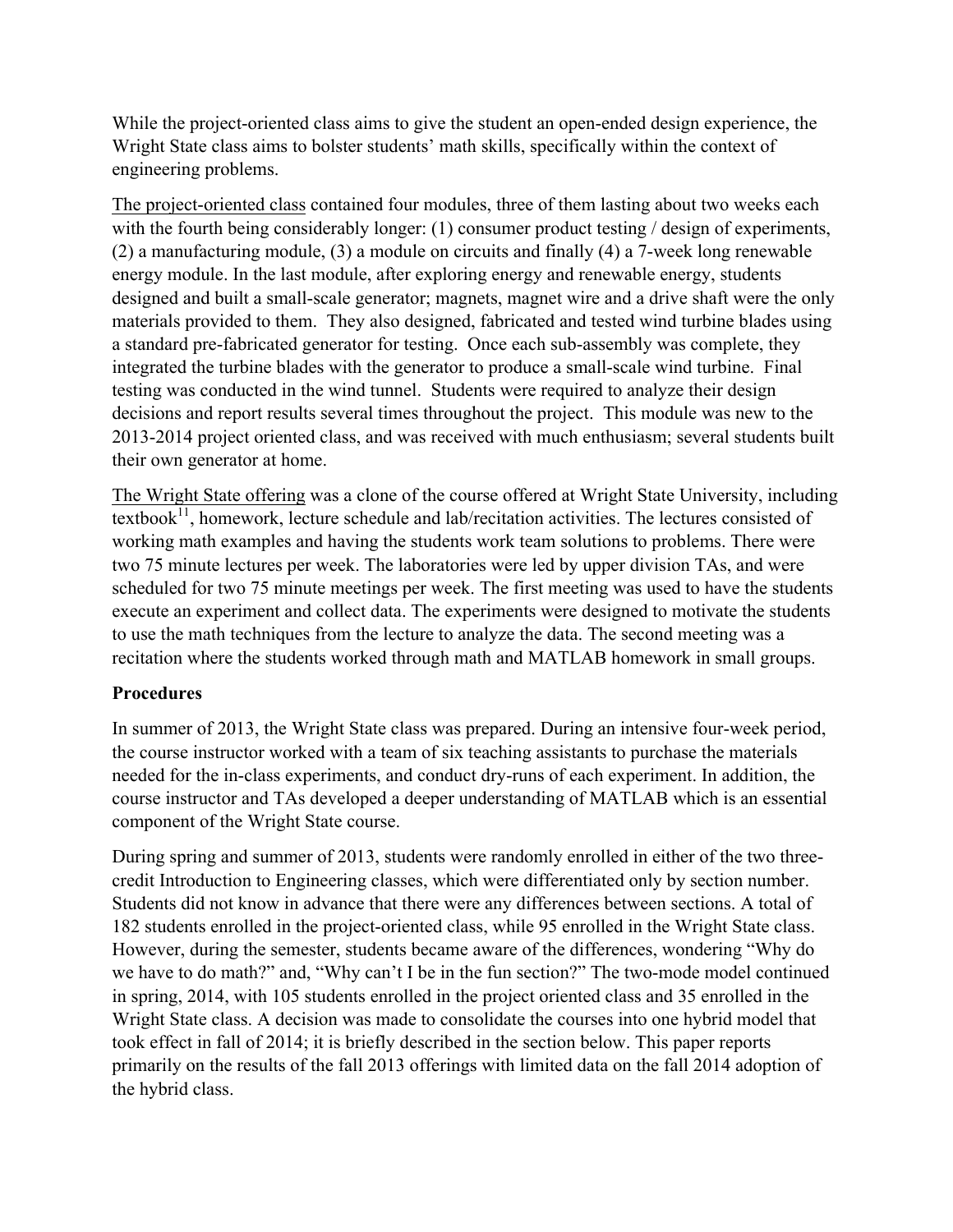## **Continuous Improvement Effective Fall 2014**

During the 2013-2014 year there was confusion among the entering freshman students because there were two varieties of Introduction to Engineering classes being offered. Because the Wright State clone was more rigorous mathematically it quickly gained the reputation of being the hard version while the students viewed the design-based class as being the fun version. The end result was that many students switched to the design based version in spring of 2014.

A decision was made to consolidate the two courses for the  $2014 - 2015$  academic year so that there was only one version of first-year engineering offered, a hybrid between the Wright State model and the design-focused engineering course. The changes are summarized below. The objectives for these changes were to maintain some design-orientation to the course, while adding more rigor with a portion of the math and MATLAB programming included with the Wright State clone implementation. One of the overarching goals was to allow students to explore a design problem through a lab activity, then to analyze the problem mathematically and/or with MATLAB.

The traditional design of experiments activity, consumer product testing, was replaced with a trebuchet where students could modify several variables to maximize the throwing distance. Problems in achieving repeatable results, lack of tools to measure launch angle and the complexity of math analysis motivated a change to a simpler approach for spring 2015. The trebuchet was replaced with a track system to launch a projectile. This simpler approach was more repeatable and allowed students to use MATLAB to predict the ramp height needed to launch the projectile a given distance.

The manufacturing module was replaced with a near 2-dimensional truss module. Students built several truss configurations and tested them to failure. They explored different construction members, e.g. craft sticks vs. wire, to gain a better understanding of tension and compression forces. They also completed a mathematical analysis of the forces at a joint, using an approach many will later see in statics, and conducted a MATLAB analysis to quantify the force in each member of the truss.

The final open-ended design project of a wind turbine was kept intact. It met the goals of openended design as well as utilizing interesting mathematical analyses. In addition the students enjoy this project.

### **Results**

The grade point averages of students as they moved on in their curricula were monitored as well as the grades in their Calculus I and II and Physics courses. Results for grades from the 2013- 2014 school year are reported below. Additional data came from the Longitudinal Assessment of Engineering Self-Efficacy (LAESE) survey  $^{12}$ , which was administered to all students once for the fall of 2013 cohort of students and twice at the beginning and end of the class to the fall 2014 students. This survey is validated with undergraduate engineering students to assess their selfefficacy, and self-efficacy has in turn been established as a strong predictor of student success in engineering.<sup>13</sup>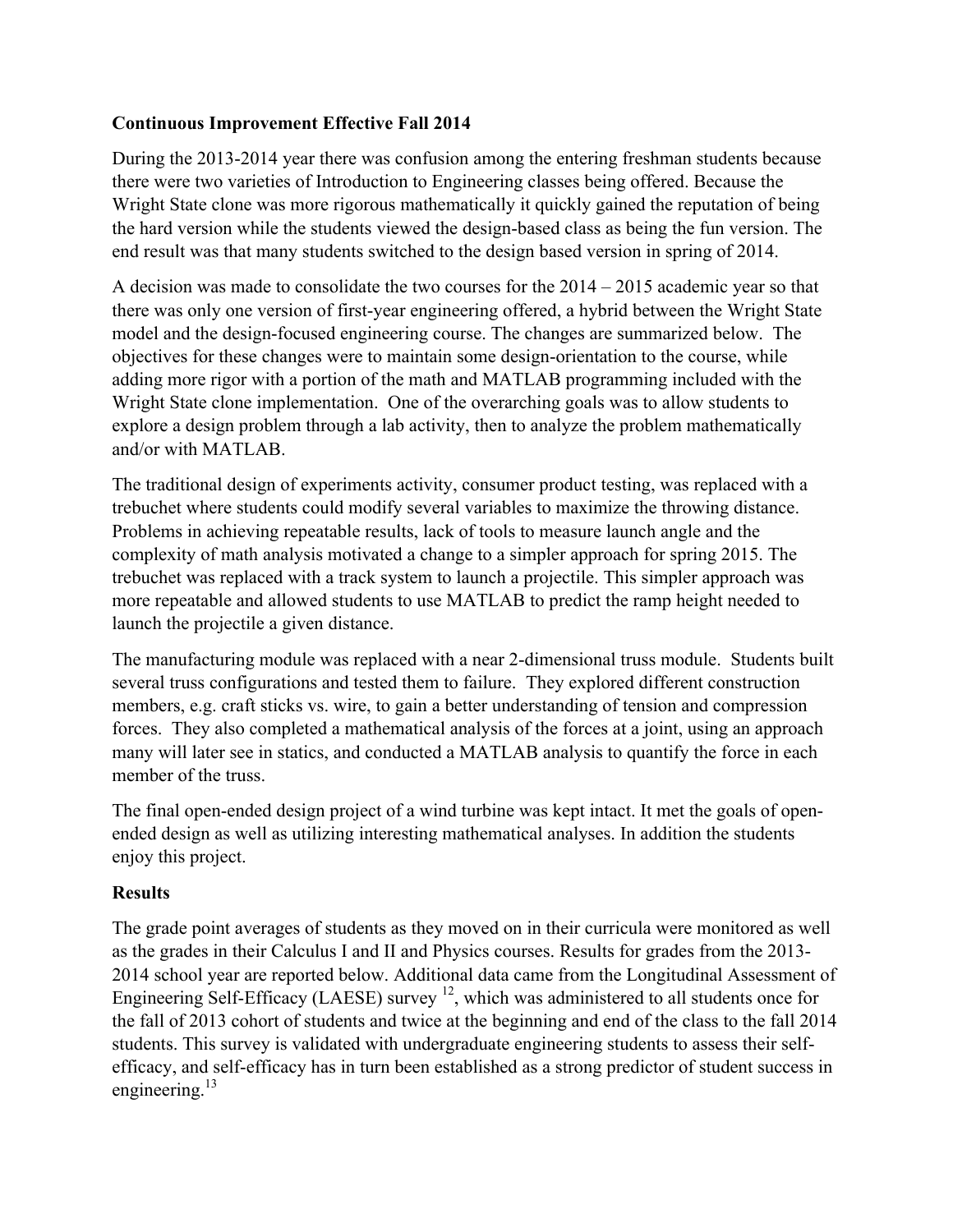### **Grades**

As mentioned earlier, our primary goal for these modifications to the first year engineering course was to increases students' ability to succeed in their math courses. To assess the effectiveness of the changes to the course, we examined students' grades in other courses required for majoring in engineering.

## **Calculus I**

Figure 4 and Table 1 compare the grades for students either co-enrolled or enrolled in Calculus I after completing either the Project-Based or Math-Focused versions of the First-Year Engineering course in the fall of 2013. Comparing the distributions, a significantly higher proportion of students in the Math-Focused class earned a grade of A or B compared to the project-based class, while the proportion of students receiving D and F grades remained virtually unchanged.



Figure 1: Calculus I grade comparison

Using an independent T-test, we determined that the difference between the means of the two groups is not significant. However, a higher proportion of students in the mathematics-focused section of first-year engineering earned an A or B in their Calculus I class than expected when compared to students enrolled in the standard first-year engineering course, and we found this difference to be statistically significant using a  $\chi^2$  test (p<0.05).

|                          | Mean  | Median | A or B                   |     |     |              |
|--------------------------|-------|--------|--------------------------|-----|-----|--------------|
|                          | Grade | Grade  |                          | No  | Yes | <b>Total</b> |
| Project-<br><b>Based</b> | 1.84  | 2.0    | Count                    | 49  | 34  | 83           |
|                          |       |        | Percentage<br>of Section | 59% | 41% |              |
| Math-<br><b>Focused</b>  | 2.10  | 2.5    | Count                    | 19  | 29  | 48           |
|                          |       |        | Percentage<br>of Section | 40% | 60% |              |

#### **Table 1: Calculus I grade comparison**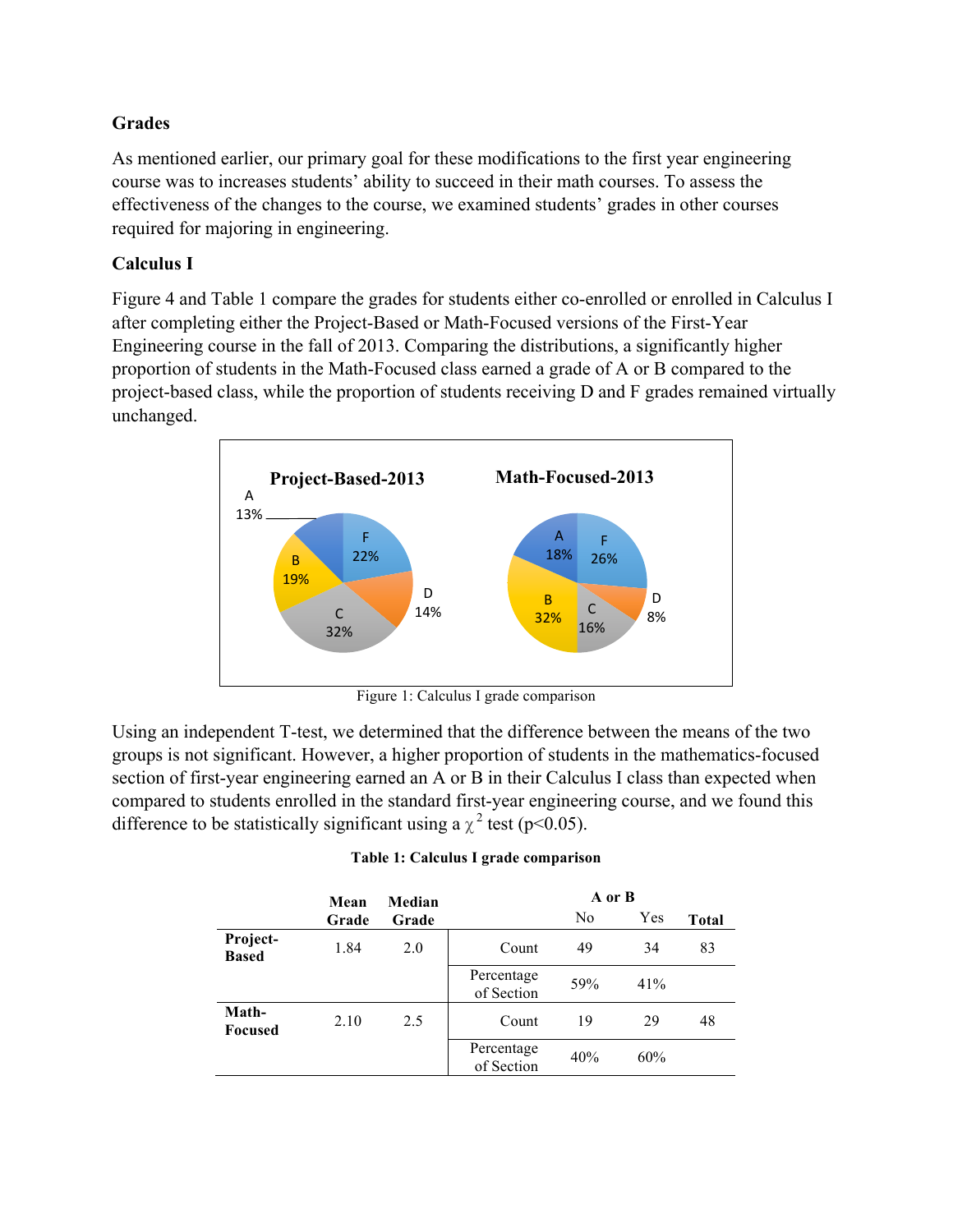## **Calculus II**

Figure 5 and Table 2 compare the grades for students either co-enrolled or enrolled in Calculus II after completing either the Project-Based or Math-Focused versions of the First-Year Engineering course in the fall of 2013. Both the charts and the table indicated very little difference in mean grade or the distribution of the grades between the participants in the different versions of the course.



Figure 2: Calculus II grade comparison

|  |  |  |  | Table 2: Calculus II grade comparison |
|--|--|--|--|---------------------------------------|
|--|--|--|--|---------------------------------------|

|                          | Mean  | Median |                          | A or B         |        |              |
|--------------------------|-------|--------|--------------------------|----------------|--------|--------------|
|                          | Grade | Grade  |                          | N <sub>0</sub> | Yes    | <b>Total</b> |
| Project-<br><b>Based</b> | 2.09  | 2.3    | Count                    | 46             | 39     | 85           |
|                          |       |        | Percentage<br>of Section | 54%            | 45%    |              |
| Math-<br><b>Focused</b>  | 2.11  | 2.0    | Count                    | 22             | 19     | 41           |
|                          |       |        | Percentage<br>of Section | 54%            | $46\%$ |              |

### **Physics**

Figure 6 and Table 3 compare the grades for students either co-enrolled or enrolled in Physics I after completing either the Project-Based or Math-Focused versions of the First-Year Engineering course in the fall of 2013. Students enrolled in math-focused section had slightly higher mean and median grades in Physics I and were more likely to receive and A or B in the class, but the differences were not statistically significant.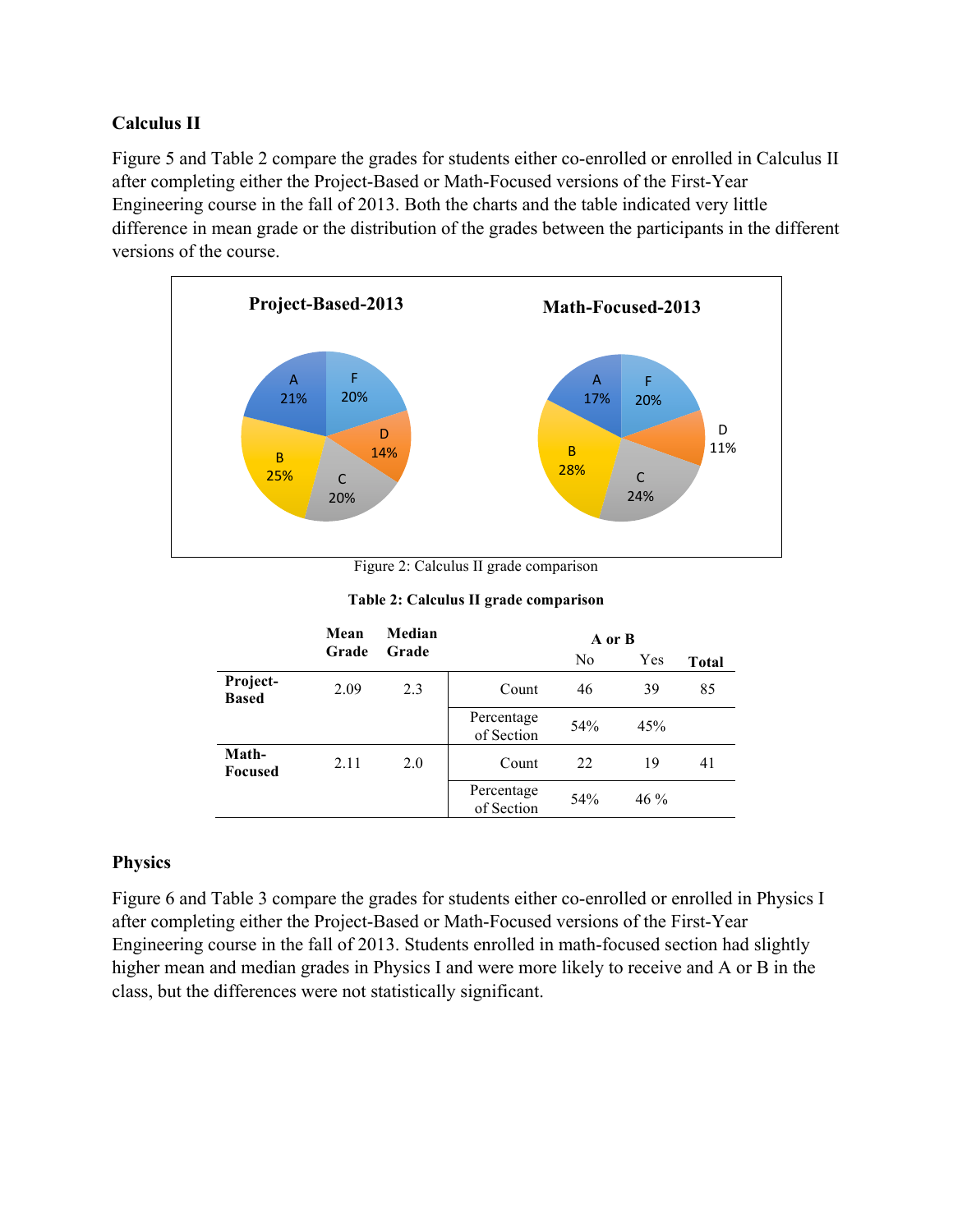

Figure 3: Physics grade comparison

#### **Table 3: Physics grade comparison**

|                          | Mean  | Median |                          | A or B         |     |              |
|--------------------------|-------|--------|--------------------------|----------------|-----|--------------|
|                          | Grade | Grade  |                          | N <sub>0</sub> | Yes | <b>Total</b> |
| Project-<br><b>Based</b> | 2.21  | 2.3    | Count                    | 43             | 37  | 80           |
|                          |       |        | Percentage<br>of Section | 54%            | 46% |              |
| Math-<br><b>Focused</b>  | 2.51  | 2.7    | Count                    | 17             | 22  | 39           |
|                          |       |        | Percentage<br>of Section | 44%            | 56% |              |

#### **Self-Efficacy**

The LAESE includes multiple subscales designed and validated to measure difference aspects of students' self-efficacy<sup>12</sup>. For this research we utilized three different subscales of the LAESE instrument: Engineering Self-Efficacy 1 (ESE1), Engineering Self-Efficacy 2 (ESE2) and Math Outcome Expectations (MATH). Tables 4 through 6 show comparisons of these subscales for different groups of students that we assessed as part of this work.

Table 4 shows the differences in the Self-Efficacy measurements for the three aforementioned subscales, comparing the Project-Based and Math-Focused sections of the fall 2013 course. Students in the Math-Focused sections scored lower for each of the three subscales, with only the drop in the Engineering Self-Efficacy 2 (ESE2) shown to be statistically significant using an independent samples t-test.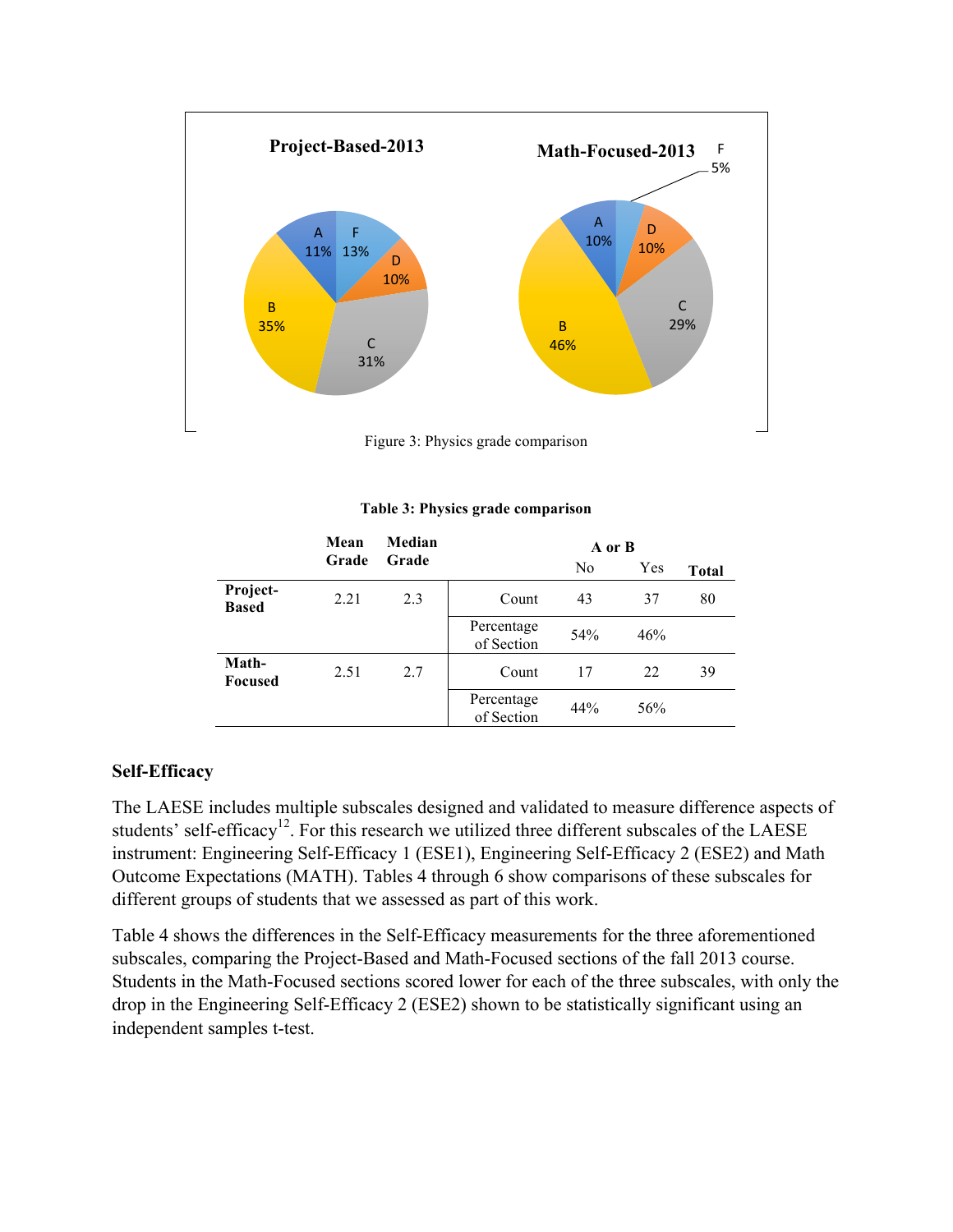|                  | <b>SECTION</b> | N  | Mean | Std.<br><b>Deviation</b> | <b>Std. Error</b><br>Mean | Mean<br><b>Difference</b> |
|------------------|----------------|----|------|--------------------------|---------------------------|---------------------------|
| ESE1             | Project-Based  | 88 | 4.70 | 1.04                     | 0.11                      | $-0.17$                   |
|                  | Math-Focused   | 34 | 4.53 | 0.97                     | 0.17                      |                           |
| ESE <sub>2</sub> | Project-Based  | 88 | 5.15 | 0.71                     | 0.08                      | $-0.39*$                  |
|                  | Math-Focused   | 34 | 4.75 | 0.72                     | 0.12                      |                           |
| MATH             | Project-Based  | 88 | 4.92 | 1.03                     | 0.11                      | $-0.19$                   |
|                  | Math-Focused   | 34 | 4.74 | 0.91                     | 0.16                      |                           |

**Table 4: Comparison of Self-Efficacy scores for Project-Based and Math-Focused sections**

\*Difference is statistically significant  $(p<0.05)$ 

Table 5 shows the differences in the Self-Efficacy measurements for the three aforementioned subscales, comparing the Project-Based sections of the fall 2013 course with the current as of fall 2014 version of the course that has a stronger emphasis on mathematics. Students in the 2014 sections scored lower for both of the engineering self-efficacy subscales and slightly higher on the mathematics subscale. Again, only the drop in the Engineering Self-Efficacy 2 (ESE2) was statistically significant using an independent samples t-test.

|      | <b>YEAR</b> | N   | Mean | Std.<br><b>Deviation</b> | <b>Std. Error</b><br>Mean | Mean<br><b>Difference</b> |
|------|-------------|-----|------|--------------------------|---------------------------|---------------------------|
| ESE1 | 2013        | 119 | 4.62 | 1.02                     | 0.09                      | $-0.10$                   |
|      | 2014        | 117 | 4.52 | 1.10                     | 0.10                      |                           |
| ESE2 | 2013        | 119 | 5.11 | 0.78                     | 0.07                      | $-0.39*$                  |
|      | 2014        | 118 | 4.72 | 0.83                     | 0.08                      |                           |
| MATH | 2013        | 119 | 4.89 | 1.01                     | 0.09                      | 0.20                      |
|      | 2014        | 118 | 5.09 | 0.93                     | 0.09                      |                           |

**Table 5: Comparison of Self-Efficacy scores between Project-Based 2013 and 2014 Classes**

\*Difference is statistically significant  $(p<0.05)$ 

Table 6 shows the differences in the Self-Efficacy measurements between the beginning and the end of the Fall 2014 semester. Again there is a small and statistically not significant drop in the engineering self-efficacy measurements utilizing paired samples t-tests. However, there is a small but statistically significant increase in the mathematics self-efficacy of the students over the course of the semester, again utilizing a paired samples t-test.

**Table 6: Comparison of Pre and Post Self-Efficacy Scores for Fall 2014 class**

|                  |      | Mean | N   | Std.<br><b>Deviation</b> | <b>Std. Error</b><br>Mean | Mean<br><b>Difference</b> |
|------------------|------|------|-----|--------------------------|---------------------------|---------------------------|
| ESE1             | Post | 4.60 | 103 | 1.10                     | 0.11                      | $-0.04$                   |
|                  | Pre  | 4.64 | 103 | 0.95                     | 0.09                      |                           |
| ESE <sub>2</sub> | Post | 4.74 | 104 | 0.86                     | 0.08                      | $-0.09$                   |
|                  | Pre  | 4.83 | 104 | 0.70                     | 0.07                      |                           |
| Math             | Post | 5.11 | 104 | 0.89                     | 0.09                      | $0.17*$                   |
|                  | Pre  | 4.95 | 104 | 0.95                     | 0.09                      |                           |

\*Difference is statistically significant  $(p<0.05)$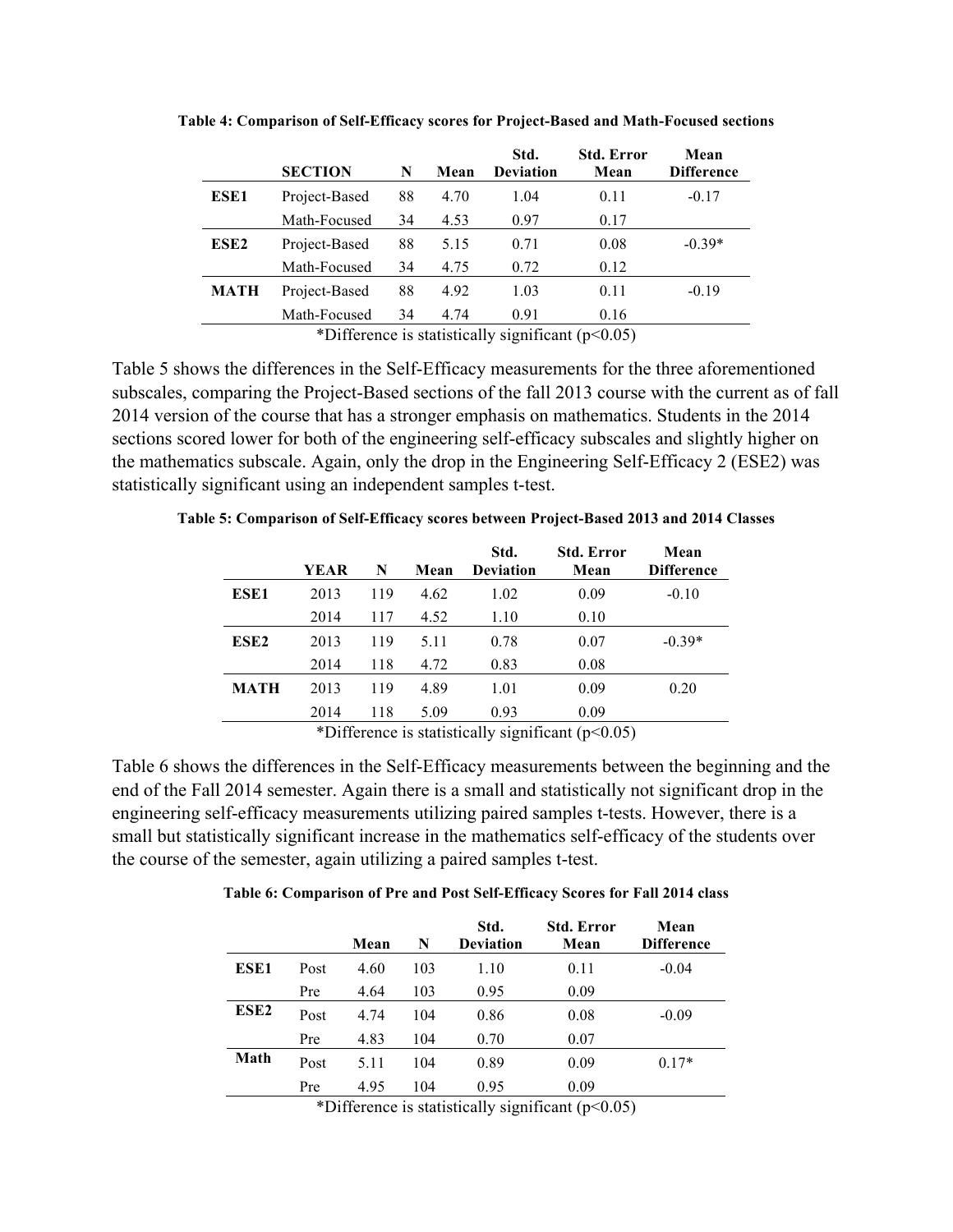Overall, the LAESE results suggest that changes to the course have slightly shifted students' self-efficacy beliefs, with reduced efficacy beliefs on one of the engineering subscales and increased self-efficacy related to students' ability to be successful in mathematics. The results also suggest that the LAESE may not be the best instrument for assessing the effects of the changes that we are making to the first-year engineering classes, and future work includes exploring other assessment techniques such as utilizing a different instrument, developing our own instrument, or adding qualitative assessment techniques such as open response questions and focus groups to better assess the effectiveness of our first-year engineering program.

# **Conclusions**

The process of improving a first-year engineering course is one of continuous improvement, and we will continue to make changes to this course based on the results described in this paper. While modifying the content of the first-year engineering course at Boise State University to include a stronger emphasis on mathematics content had a small effect on some students' Calculus grades, it did not result in increased success for a majority of the students. This suggests that further work is needed to identify ways to improve the mathematics achievement of firstyear engineering students. In addition, due to the shortcomings of the data we presented in this paper, we intend to explore additional quantitative and qualitative techniques to better assess the effects of changes to first-year engineering on our students. As the student cohorts described in this paper progress through their engineering studies, we will explore how their success and persistence compares to earlier cohorts of engineering students.

Although the shifts in self-efficacy scores associated with this project were small, increases in self-efficacy can positively affect students' grades and persistence in university engineering.<sup>13</sup> In addition, although the number of students failing or receiving D grades did not seem to change as a result of the changes made as part of this project, the statistically significant shift towards higher grades for the passing students may increase their tendency to persist in engineering, which we will continue to monitor via tracking graduation rates and persistence in an engineering major.

Anecdotally, the increased analytical focus of the class seems to be encouraging students to take the class more seriously, especially with regards to the inclusion of a final exam. This in turn seems to be helping students develop the general skills that they need to be successful in future engineering classes, such as study skills, the ability to meet deadlines, and perseverance in the face of challenging assignments or topics. We will continue to incorporate math and/or MATLAB with the open-ended design lab activities to illustrate to students the relevance and value of these analyses in the design process.

# **Acknowledgements**

Thank you to Jude Garzolini for her assistance in data collection. This material is based upon work supported by the National Science Foundation under Grant No. DUE-0856815 (Idaho STEP). Any opinions, findings, and conclusions or recommendations expressed in this material